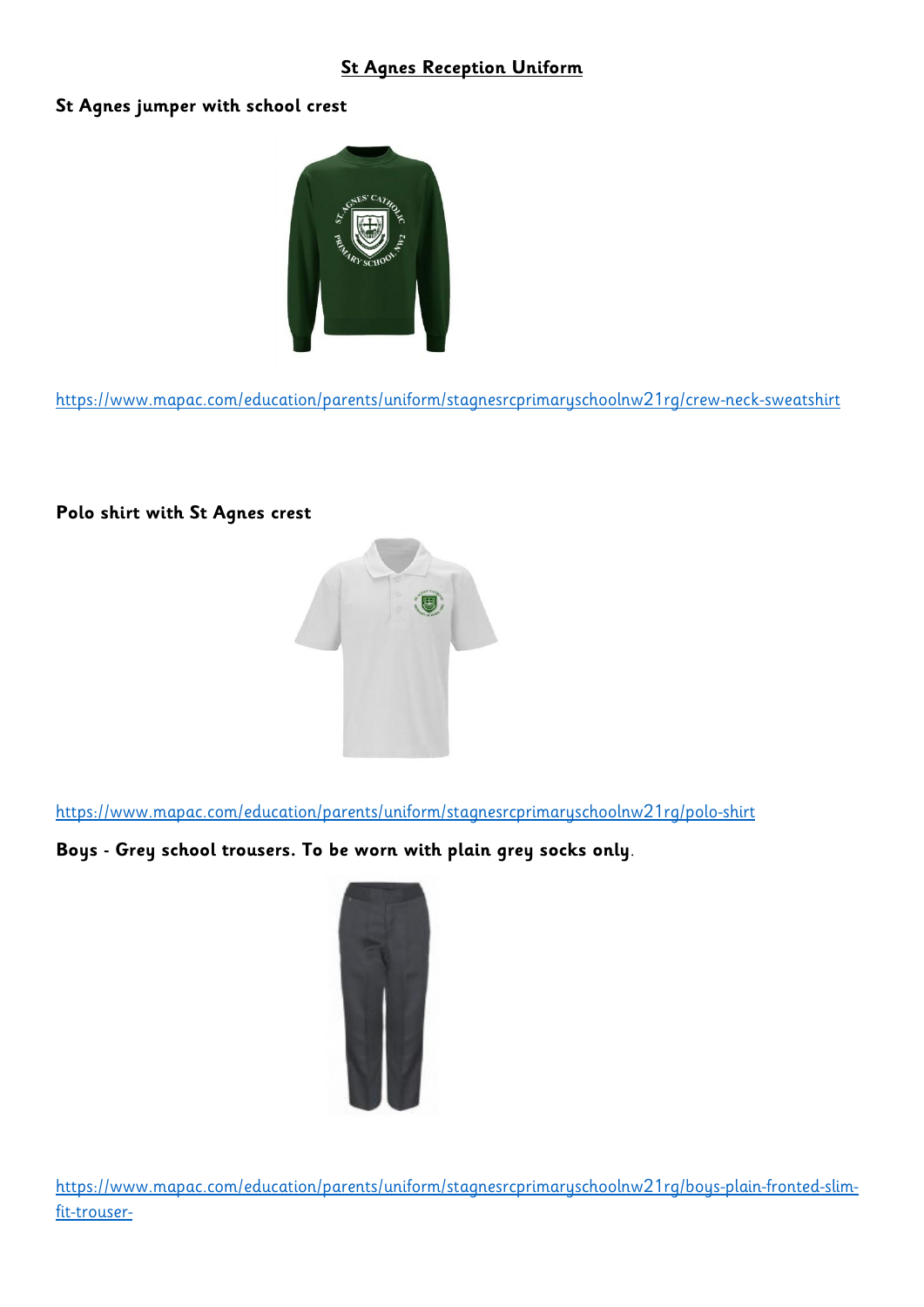**Girls – Bottle Green pinafore or skirt. To be worn with bottle green tights or knee length white socks only.** 



<https://www.mapac.com/education/parents/uniform/stagnesrcprimaryschoolnw21rg/false-belt-pinafore> <https://www.mapac.com/education/parents/uniform/stagnesrcprimaryschoolnw21rg/box-pleat-skirt>

# **Bottle Green Reversible Waterproof/Fleece Jacket (Plain)**



[https://www.mapac.com/education/parents/uniform/stagnesrcprimaryschoolnw21rg/reversible-stormfleece](https://www.mapac.com/education/parents/uniform/stagnesrcprimaryschoolnw21rg/reversible-stormfleece-jacket)[jacket](https://www.mapac.com/education/parents/uniform/stagnesrcprimaryschoolnw21rg/reversible-stormfleece-jacket)

**Fleece with St Agnes crest (optional)**

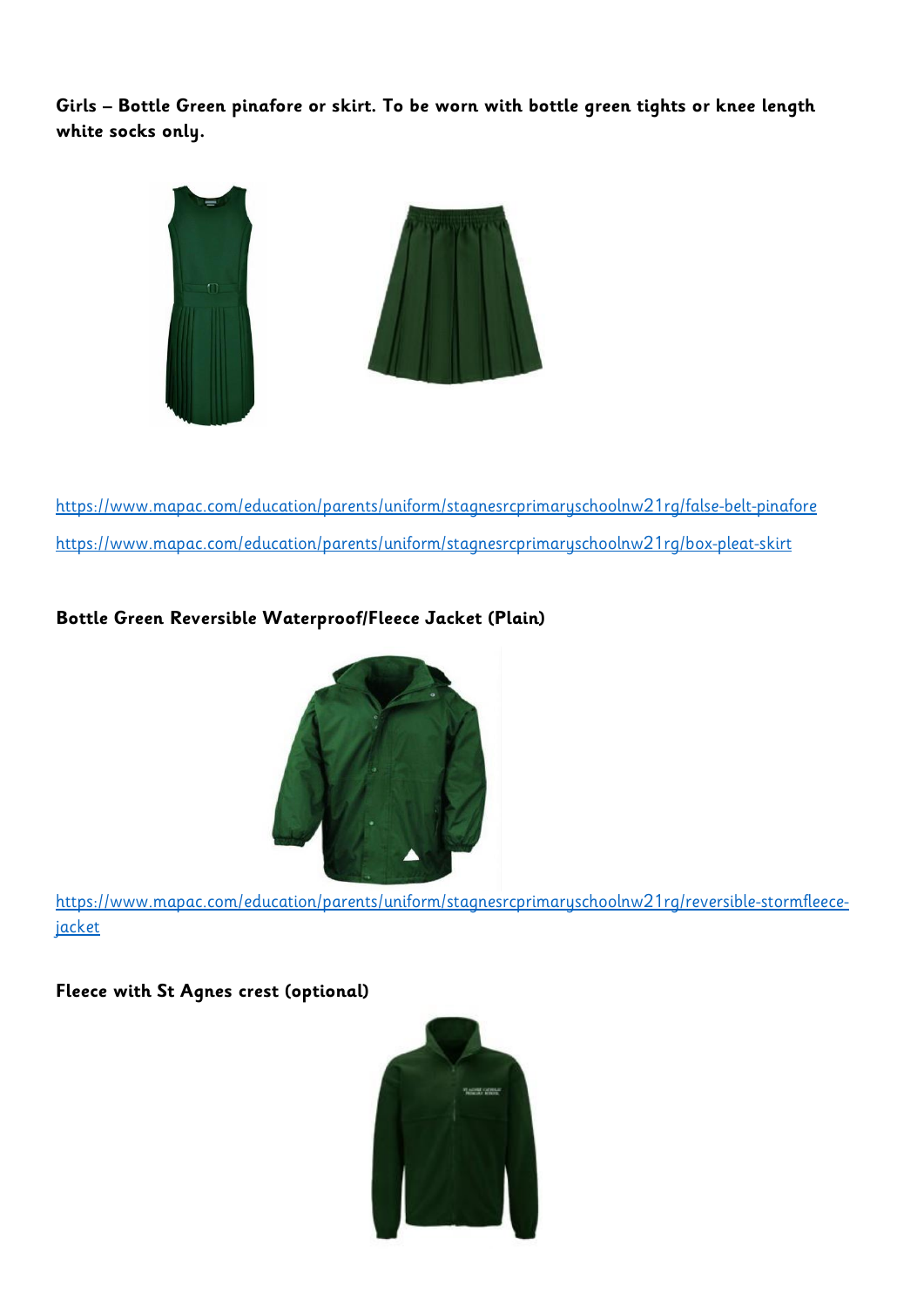<https://www.mapac.com/education/parents/uniform/stagnesrcprimaryschoolnw21rg/fleece>

#### **Nursery and Reception book bag with St Agnes crest**



<https://www.mapac.com/education/parents/uniform/stagnesrcprimaryschoolnw21rg/book-bag>

# **Reception PE KIT**

**Zip up tracksuit top with St Agnes crest**



[https://www.mapac.com/education/parents/uniform/stagnesrcprimaryschoolnw21rg/full-zip-hoodie-with](https://www.mapac.com/education/parents/uniform/stagnesrcprimaryschoolnw21rg/full-zip-hoodie-with-pouch-pocket)[pouch-pocket](https://www.mapac.com/education/parents/uniform/stagnesrcprimaryschoolnw21rg/full-zip-hoodie-with-pouch-pocket)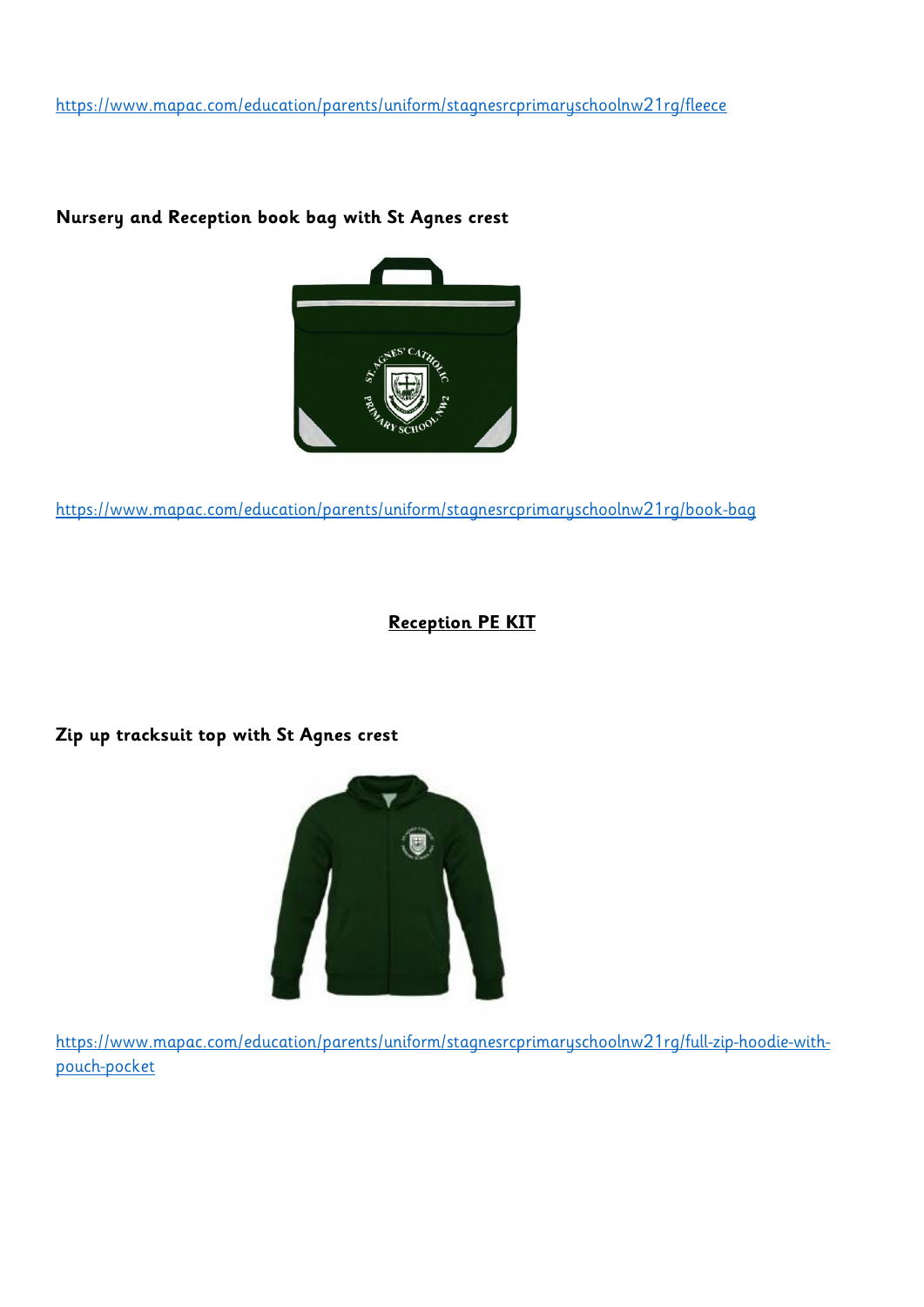# **Jogging bottoms**



[https://www.mapac.com/education/parents/uniform/stagnesrcprimaryschoolnw21rg/mapac-elasticated-hem](https://www.mapac.com/education/parents/uniform/stagnesrcprimaryschoolnw21rg/mapac-elasticated-hem-jog-pants)[jog-pants](https://www.mapac.com/education/parents/uniform/stagnesrcprimaryschoolnw21rg/mapac-elasticated-hem-jog-pants)

# **PE bag with St Agnes crest**



[https://www.mapac.com/education/parents/uniform/stagnesrcprimaryschoolnw21rg/pe-bag---1-drawstring](https://www.mapac.com/education/parents/uniform/stagnesrcprimaryschoolnw21rg/pe-bag---1-drawstring-nurseryreception)[nurseryreception](https://www.mapac.com/education/parents/uniform/stagnesrcprimaryschoolnw21rg/pe-bag---1-drawstring-nurseryreception)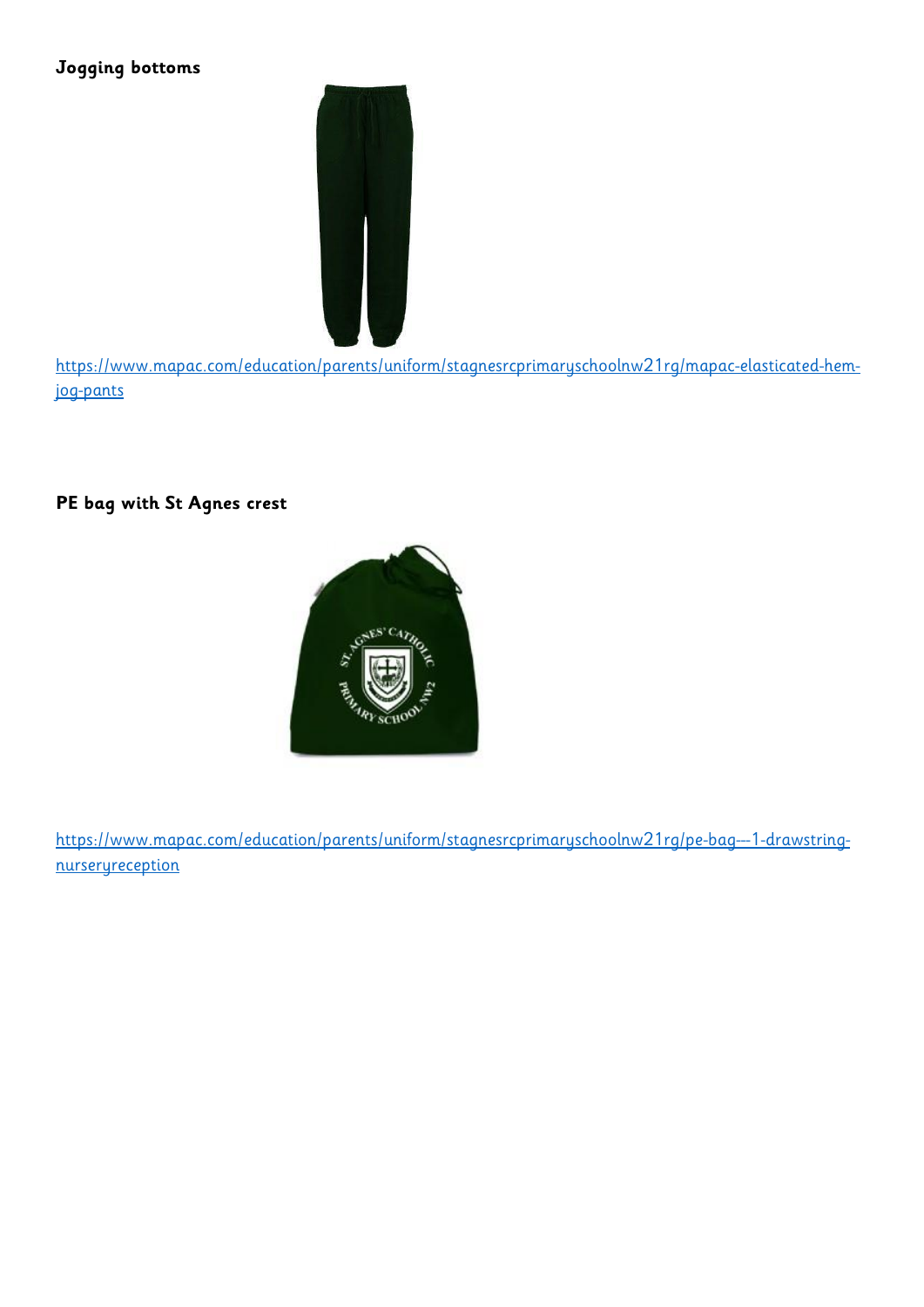PE t-shirts with St Agnes crest - These are according to house groups, **please check your child's house group before purchasing the correct colour t-shirt.** 

St John Southworth – Red PE t-shirt with St Agnes Crest



[https://www.mapac.com/education/parents/uniform/stagnesrcprimaryschoolnw21rg/house-pe-t-shirt---red-st](https://www.mapac.com/education/parents/uniform/stagnesrcprimaryschoolnw21rg/house-pe-t-shirt---red-st-john-southworth)[john-southworth](https://www.mapac.com/education/parents/uniform/stagnesrcprimaryschoolnw21rg/house-pe-t-shirt---red-st-john-southworth)

St Teresa – Light blue PE t-shirt with St Agnes crest



[https://www.mapac.com/education/parents/uniform/stagnesrcprimaryschoolnw21rg/house-pe-t-shirt-sky](https://www.mapac.com/education/parents/uniform/stagnesrcprimaryschoolnw21rg/house-pe-t-shirt-sky-blue---st-teresa)[blue---st-teresa](https://www.mapac.com/education/parents/uniform/stagnesrcprimaryschoolnw21rg/house-pe-t-shirt-sky-blue---st-teresa)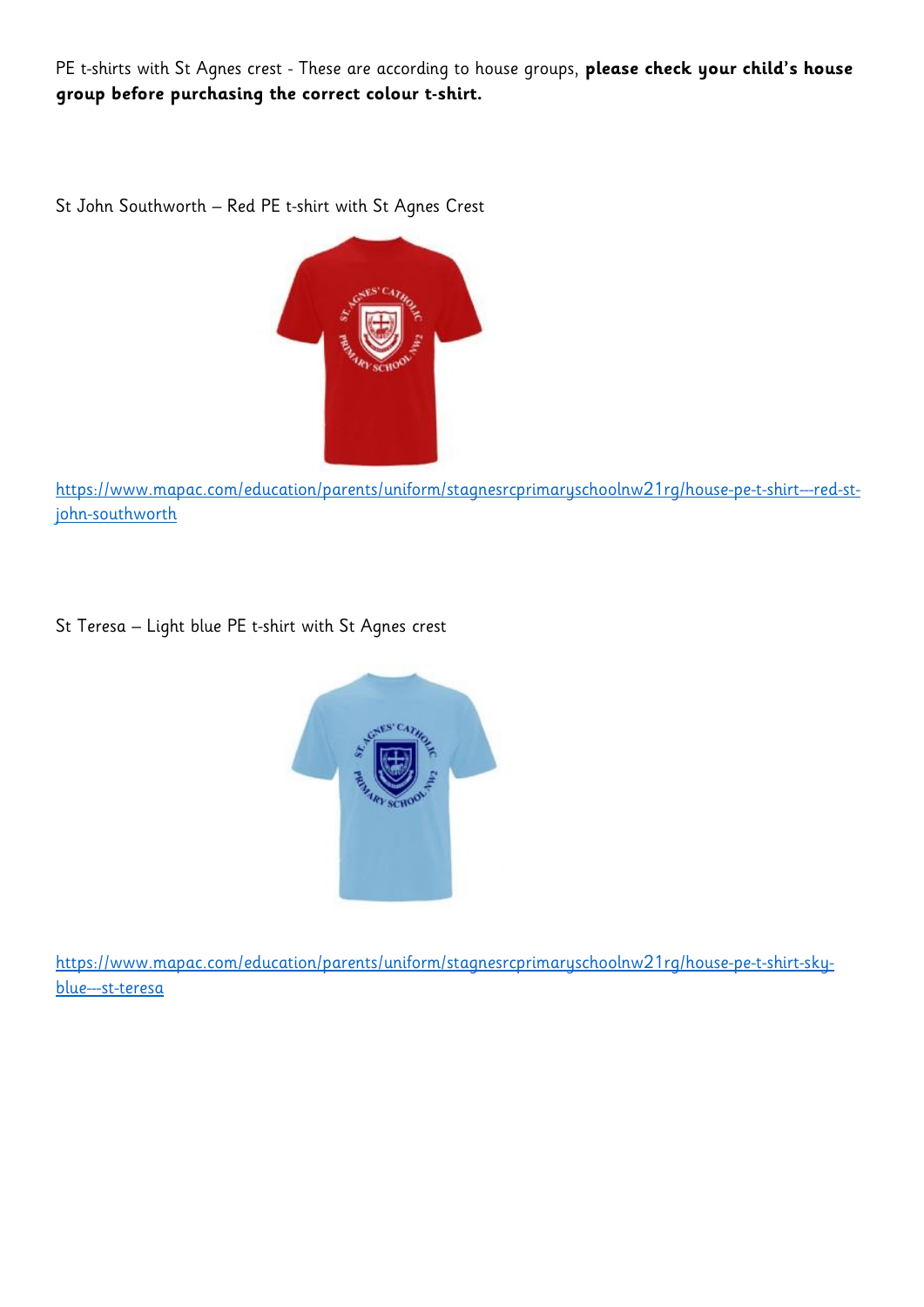#### **St Alban – Yellow PE t-shirt with St Agnes crest**



[https://www.mapac.com/education/parents/uniform/stagnesrcprimaryschoolnw21rg/house-pe-t-shirt](https://www.mapac.com/education/parents/uniform/stagnesrcprimaryschoolnw21rg/house-pe-t-shirt-sunflower---st-alban)[sunflower---st-alban](https://www.mapac.com/education/parents/uniform/stagnesrcprimaryschoolnw21rg/house-pe-t-shirt-sunflower---st-alban)

# **St Faustina – Royal blue PE t-shirt with St Agnes crest.**



[https://www.mapac.com/education/parents/uniform/stagnesrcprimaryschoolnw21rg/house-pe-t-shirt-royal](https://www.mapac.com/education/parents/uniform/stagnesrcprimaryschoolnw21rg/house-pe-t-shirt-royal-blue---st-faustina)[blue---st-faustina](https://www.mapac.com/education/parents/uniform/stagnesrcprimaryschoolnw21rg/house-pe-t-shirt-royal-blue---st-faustina)

### **Bottle Green PE shorts**

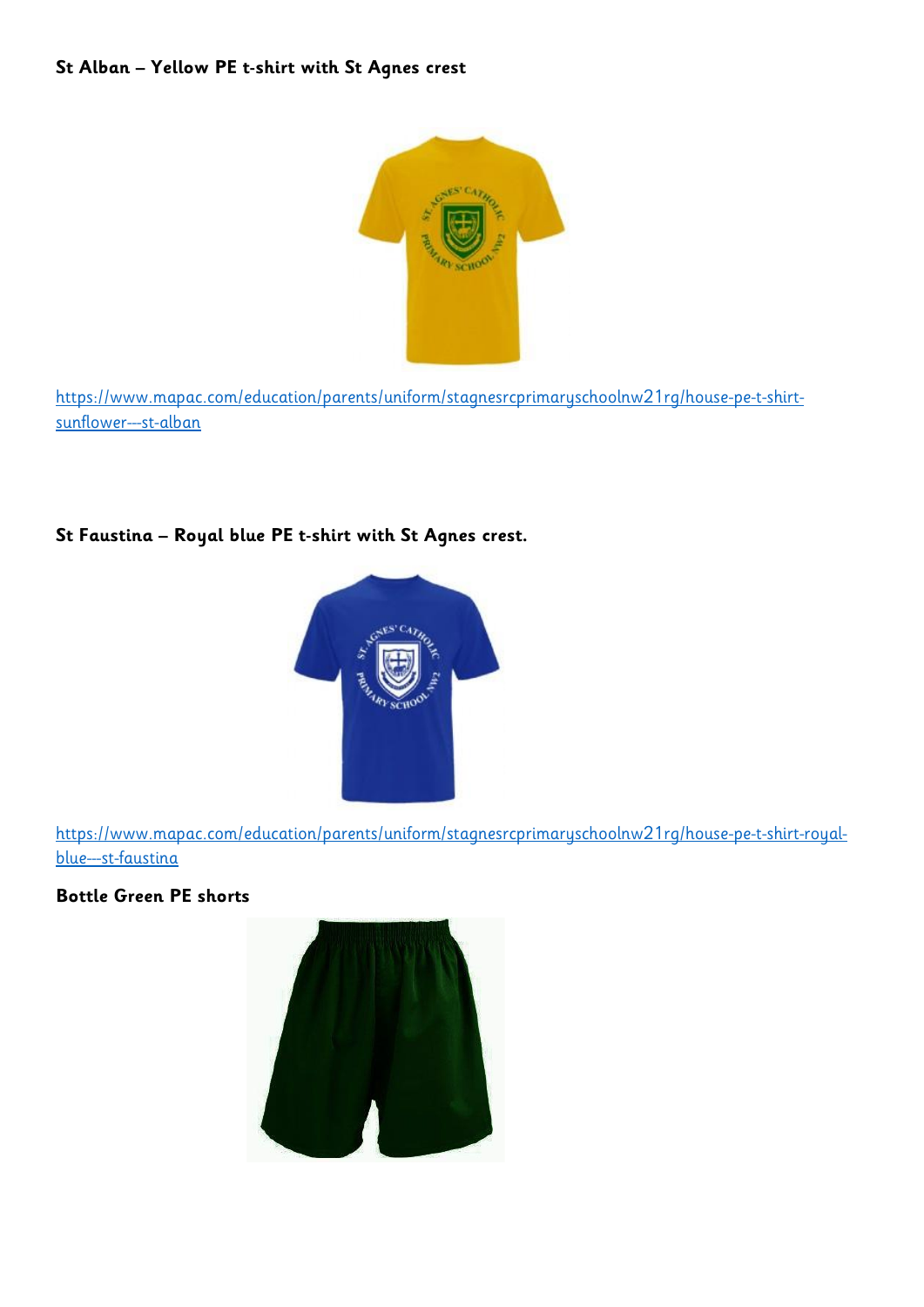[https://www.mapac.com/uploaded\\_files/product\\_images/zoom/shf\\_bottle.jpg](https://www.mapac.com/uploaded_files/product_images/zoom/shf_bottle.jpg)

#### Plain black plimsoles or trainers to be worn with all PE kits.

### **Summer Accessories**

Baseball cap with St Agnes crest

<https://www.mapac.com/education/parents/uniform/stagnesrcprimaryschoolnw21rg/childs-baseball-cap>



Legionnaires Cap



<https://www.mapac.com/education/parents/uniform/stagnesrcprimaryschoolnw21rg/junior-legionnaires-cap>